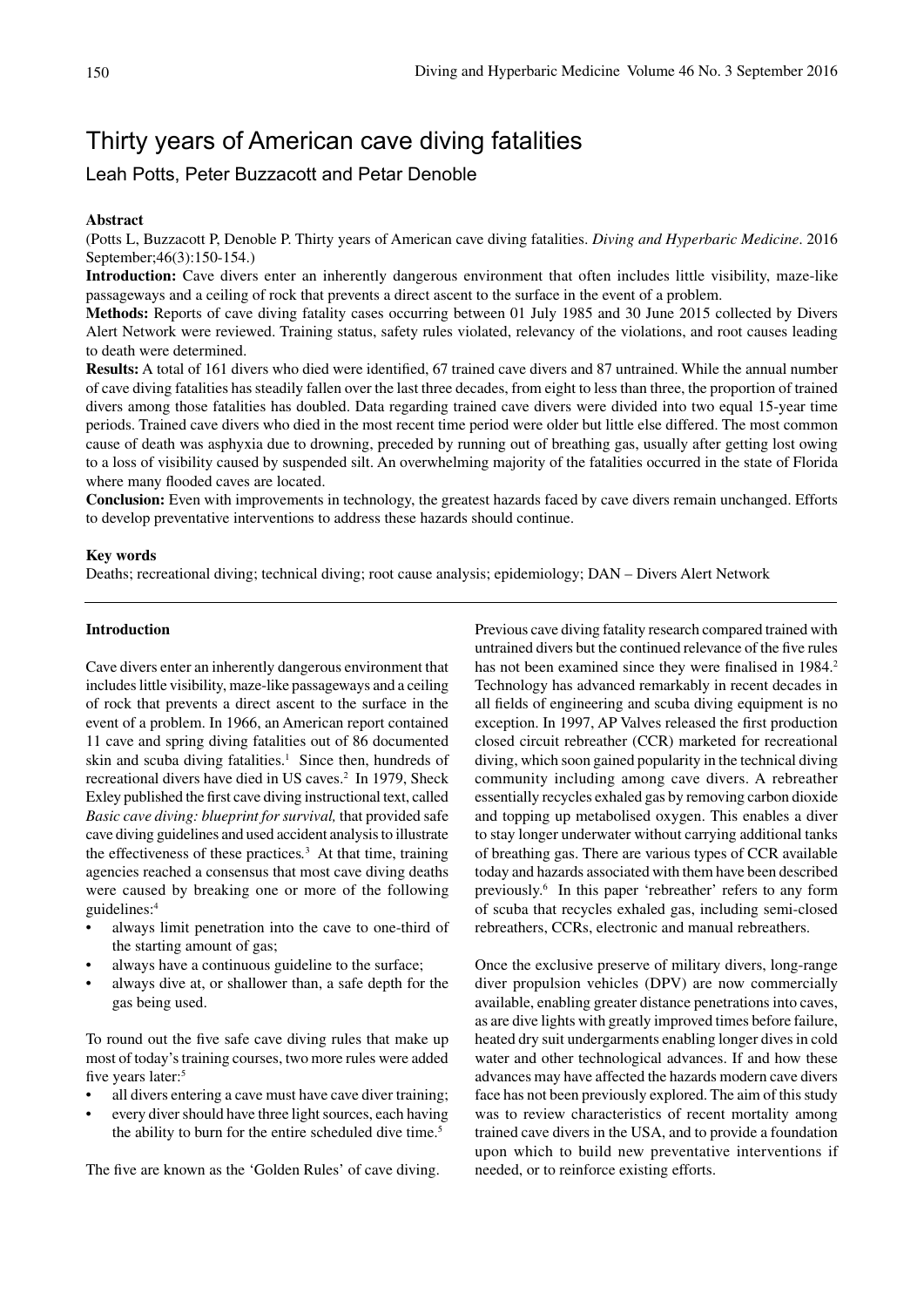## **Methods**

Divers Alert Network (DAN) collects information about recreational scuba diving fatalities and maintains a database. An individual case file is created for each fatality and these case files may include medical examiner or coroner's reports, autopsies, witness statements, recovery divers' reports, news clippings, information from the next of kin and/or the dive buddy, dive profiles downloaded from dive computers, court transcripts, sheriff's reports or any other relevant information. From this database, cave diving fatality cases occurring between 01 July 1985 and 30 June 2015 were extracted and reviewed. Cave diver training status was determined, (trained, untrained or unknown) and, after describing the trend in proportions trained or untrained, the unknown and untrained divers were removed and only trained cave divers were further considered. The study protocol was approved by the Institutional Review Board of the Divers Alert Network (approval number 011−14).

# ROOT CAUSE ANALYSIS – ALL YEARS

The causes of each fatality were classified into four consecutive steps, as described previously in diving fatality root cause analyses.<sup>2,7,8</sup> The 'medical cause of death' was accepted as established by a medical examiner. Based on available evidence, root causes were classified as: 'second tier', a mutually exclusive binary classification based on common circumstances associated with each cause of death (e.g., ran out of gas: yes/no); the 'harmful action' that was thought to have led to the second tier status, and finally the 'trigger', the reason the harmful action happened (the most significant contributing factor). While each causal path usually involves many possible contributing factors, this analysis considered the most common and relevant factors in each cause of death (e.g., running out of gas is the most common event that precedes drowning). The available evidence was queried following a causal taxonomy instrument developed in 2007.<sup>2</sup> This method has been shown to have high inter-rater agreement. Reviewers for this study were both trained and active cave divers. The classification instrument was then reduced to include root causes in only trained cave diver fatalities in the USA and divided into two 15-year groups. The early group included fatalities that occurred between 01 July 1985 and 30 June 2000, the late group between 01 July 2000 and 30 June 2015.

As all divers in this sub-analysis were trained, the training rule was met for each case. As well as classifying the root causes, violations of any of the other four safe-cave-diving rules were noted. Each rule broken was then deemed relevant or irrelevant to the fatality based on whether or not the violation directly affected the outcome.

# CHARACTERISTICS – EARLY AND LATE GROUPS

Data were stored in an Excel® spreadsheet and analysed using SAS version 9.4 (Cary, NC). The trend for cave diving

**Figure 1** Annual USA cave diving fatalities 1985−2015 with trend line



fatalities to increasingly involve trained cave divers was tested for significance with a Cochran-Armitage test. The linear variables age and distance into the cave were tested for normality (Proc Univariate). Age was normally distributed (skewness 0.55, kurtosis -0.21). Distance was not and so a fitted lognormal distribution was tested using Anderson-Darling, Cramér-von Mises and Kolmogorov-Smirnov tests. At  $\alpha$  > 0.10 significance level, all tests supported that the lognormal distribution provided a good model for the distribution of distance into the cave. Student's *t*-tests were then used to assess differences in age and log-distance between early and late groups. Logistic regression was used to test for differences in binary outcomes between these groups, (sex, DPV use, use of closed circuit). Significance in all cases was accepted at  $P < 0.05$ .

#### **Results**

A total of 161 divers were initially identified, 67 trained and 89 untrained in cave diving, with five divers having an undetermined training status. While the number of cave diving fatalities has steadily fallen over the last three decades (Figure 1), the proportion of trained divers among those fatalities has steadily increased. Table 1 presents the training status of the fatalities in each group. There was an almost complete reversal of trained and untrained proportions between the two time periods (two-sided Cochran-Armitage trend test  $P < 0.0001$ ).

Sixty-one of the 67 cave-trained fatalities occurred in the state of Florida. The Devil's system led with 14 deaths. Jackson Blue Spring, Little River Spring, and Peacock Springs followed, accounting for five deaths each. Four deaths took place in the Eagle's Nest system and three deaths occurred at Madison Blue Springs.

Table 2 summarises the demographics of the divers, details of the dives and the equipment used. Trained cave diver fatalities in the most recent time period were older  $(P = 0.002)$ . While the latter group included double the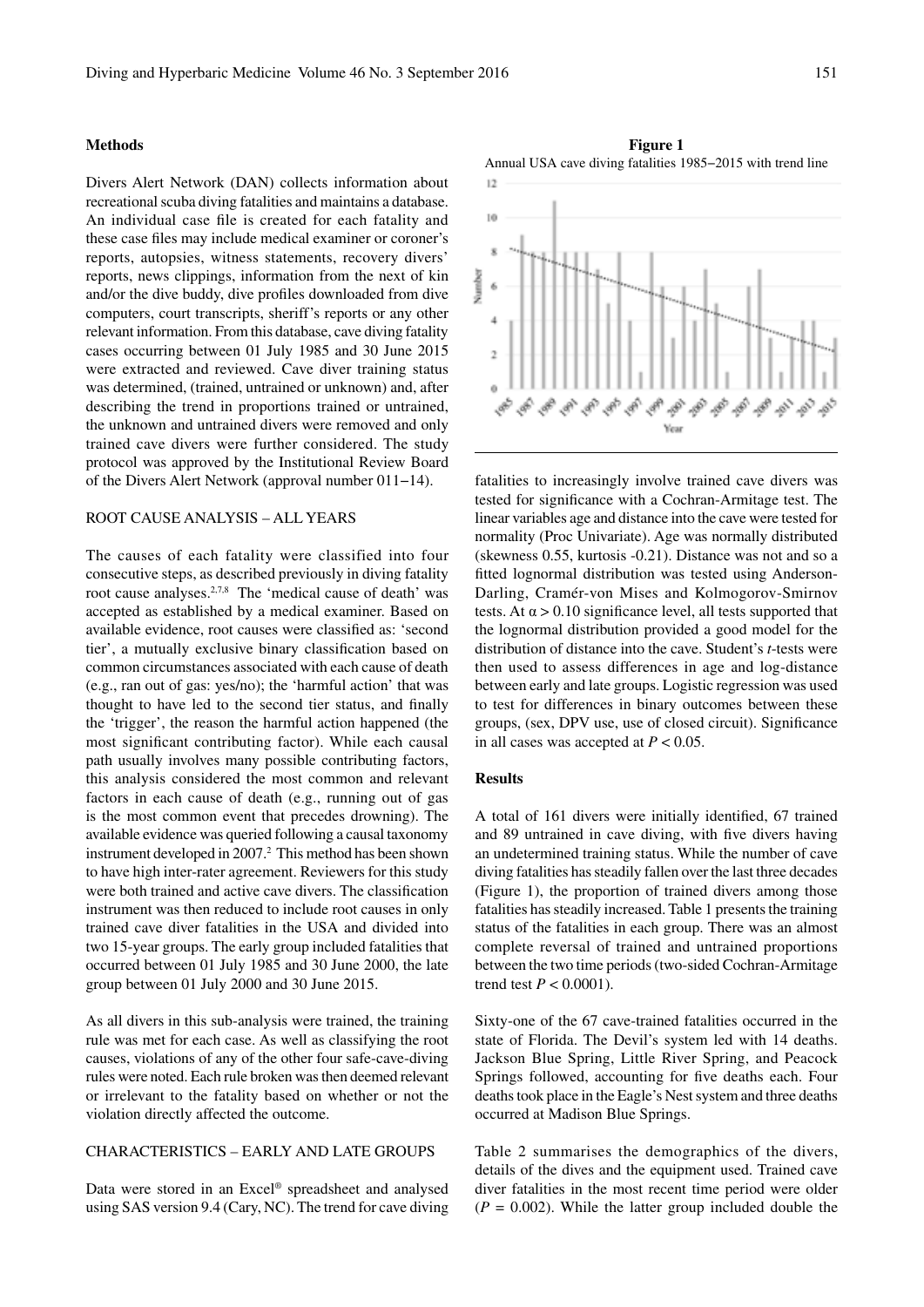**Table 1** Cave diving fatalities 1985–2015 by training status; *n* (%);  $* P < 0.0001$ 

|                     | <b>Untrained</b> | <b>Trained</b> | <b>Total</b> |
|---------------------|------------------|----------------|--------------|
| July 1985–June 2000 | 66 (69)          | $30(31)$ *     | 96 (62)      |
| July 2000–June 2015 | 23 (38)          | $37(62)^*$     | 60 (38)      |

#### **Table 2** Characteristics of trained cave divers, dive data and equipment used by time period; † data sources used feet; DPV – diver propulsion vehicle;  $* P = 0.002$

|                                                                  |      | Early group Later group                                                            | <b>Overall</b> |
|------------------------------------------------------------------|------|------------------------------------------------------------------------------------|----------------|
|                                                                  |      | $(n = 30)$ $(n = 37)$                                                              | $(n = 67)$     |
| Age (years)<br>mean $(SD; n)$                                    |      | $36(11; 30)$ $45(12; 36)^*$                                                        | 40 $(12; 66)$  |
| Male/female ratio                                                | 28/2 | 32/5                                                                               | 60/7           |
| <b>Depth</b> (feet <sup>†</sup> ) 122 (78; 29)<br>mean $(SD; n)$ |      | 102(71; 27)                                                                        | 112(74; 56)    |
| mean $(SD; n)$                                                   |      | <b>Distance</b> (feet <sup>†</sup> ) 698 (850; 24) 1,029 (1,043; 27) 873 (962; 51) |                |
| Breathing circuit $(n)$                                          |      |                                                                                    |                |
| Open                                                             | 28   | 29                                                                                 | 57             |
| Closed                                                           | 1    | 6                                                                                  | 8              |
| Single or double $(n)$                                           |      |                                                                                    |                |
| Single fatality                                                  | 28   | 32                                                                                 | 60             |
| Double fatality                                                  | 2    | 5                                                                                  | 7              |
| <b>DPV</b> used $(n)$                                            | 6    | 11                                                                                 | 17             |

percentage of females of the earlier group, this was not significantly different ( $P = 0.37$ ). Recent deaths occurred further into the cave ( $P = 0.06$ ). DPV use increased nonsignificantly from six of 30 divers in the early group to 11 of 37 in the latter group ( $P = 0.50$ ). The majority of fatalities from both periods occurred wearing open-circuit cylinders on the back and four in each period were diving with the cylinders in side-mount configuration. The number of fatalities using CCRs increased non-significantly from one to seven  $(P = 0.11)$ .

Rules broken and those which were considered by the two reviewers to have been relevant to the outcome are presented in Table 3. At least one rule was broken by 13 of the 30 divers in the early group and 14 of the 37 in the later group. The rule of thirds was most commonly broken  $(n = 20)$  and most commonly relevant to the outcome  $(n = 11)$ , followed by the line rule and gas rule (Table 3). The light rule was not considered relevant to any fatalities.

The causal chain of each trained cave diver fatality is shown in the taxonomy of cave diving fatalities flowchart in Figure 2. The most common cause of death was asphyxia due to drowning  $(n = 41)$ . In 28 of those, the second tier was running out of gas, and the most common harmful action preceding this was getting lost  $(n = 12)$ . Triggers for getting

**Table 3** Summary of broken rules and relevancy by time period; *n* (%)

|                            | Early group<br>$(n = 30)$ | Later group<br>$(n=37)$ | <b>Overall</b><br>$(n = 67)$ |
|----------------------------|---------------------------|-------------------------|------------------------------|
| <b>Rules broken</b>        |                           |                         |                              |
| Thirds rule                | 6                         | 8                       | 14                           |
| Gas rule                   | 4                         | 5                       | 9                            |
| Line rule                  | 6                         | 2                       | 8                            |
| Light rule                 | 1                         | 2                       | 3                            |
| <b>Broken and relevant</b> |                           |                         |                              |
| Thirds rule                | 3                         | 8                       | 11                           |
| Line rule                  | 5                         | 2                       |                              |
| Gas rule                   | 2                         | $\mathcal{L}$           |                              |
| Light rule                 |                           |                         |                              |
|                            |                           |                         |                              |

lost included loss of visibility due to suspended silt (LVSS)  $(n = 6)$ , taking a wrong turn in a complex cave system  $(n = 3)$  and entering a cave without a continuous guideline back to safety  $(n = 2)$ .

Eleven drownings occurred due to other harmful actions: seven had witnessed convulsions (seizures) at depth; in at least four of those, the harmful action was using the wrong tank with a breathing gas mix which was toxic at the dive depth and a fifth diver had old oxygen sensors in his rebreather. For two divers, the remaining gas was not known (Figure 2) and there were two more divers who appeared to have suffered CNS seizures; one in which there was no medical examiner's report or death certificate, so the case was classed as 'unknown', and one where the cause of death was determined to be arterial gas embolism, following the harmful action of a rapid ascent caused by oxygen toxicity.

Also notable are two divers who apparently did not trust the direction of line arrows indicating the direction towards the nearest exit and swam further into the cave, while the surviving buddies followed the direction of the arrows to a safe exit. The cause of death in two further divers was reported as 'anoxia' (not drowning); one in which the diver did not open the valve of his rebreather oxygen cylinder and the other where the diver remained in a coma for two weeks before dying.

#### **Discussion**

The apparent annual decrease in cave diving fatalities in the US and that fewer were untrained may be because of the increased availability of cave diver training and restricted access to caves for untrained divers. However, this is somewhat speculative in the absence of known denominators. The average age of fatalities among trained cave divers has increased at a comparable rate to that among recreational diving fatalities generally, by approximately two years in every four.<sup>9</sup> Concurrently, the proportion of females among the fatalities has doubled but remains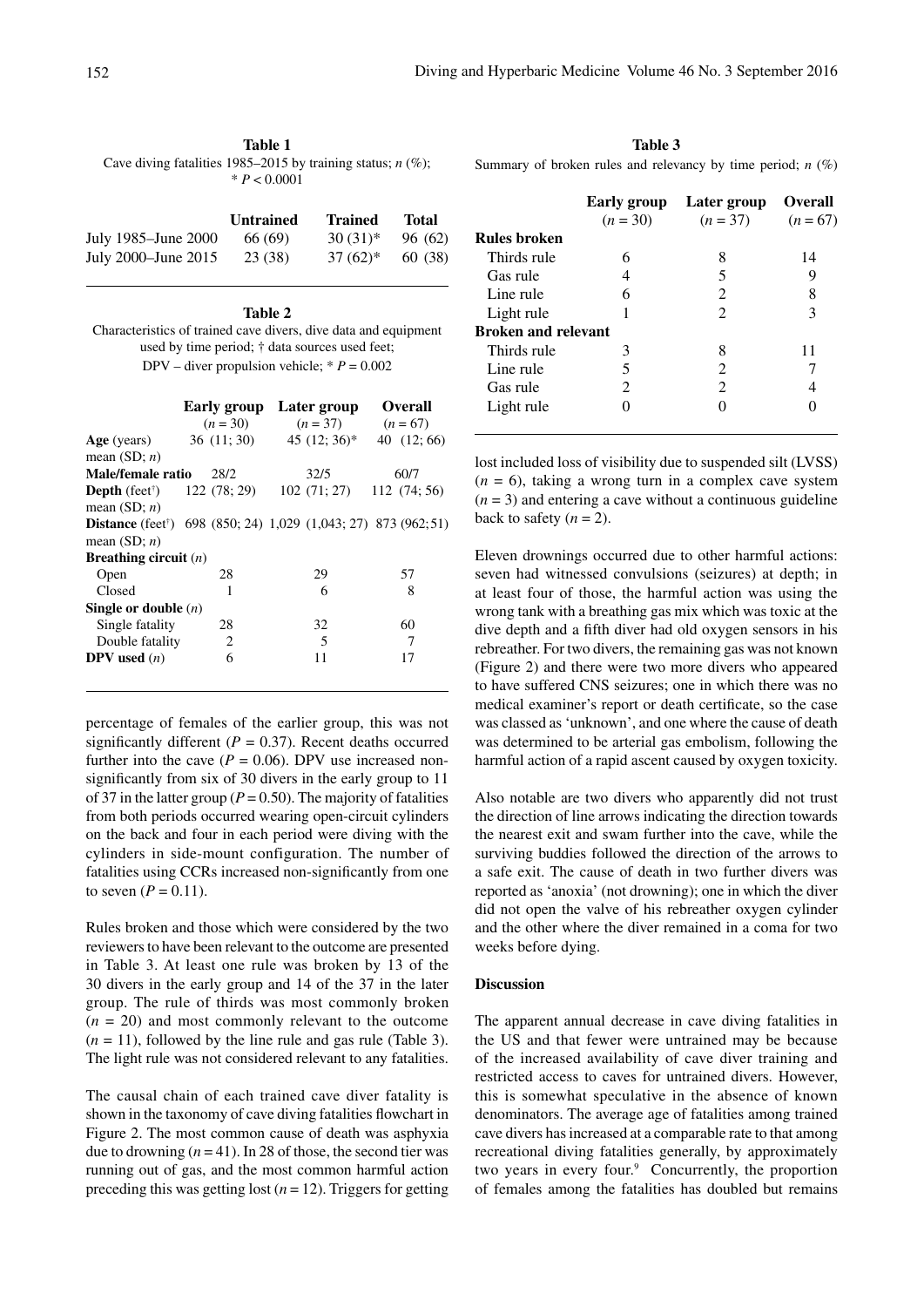

**Figure 2** Taxonomy of USA cave diving fatalities in divers trained in cave diving techniques; Ox-tox – oxygen toxicity

relatively small and statistically insignificant. Whether or not the proportion of women fatalities observed in this study is commensurate with the proportion of women who cave dive, or the proportion of cave dives made by women, cannot be determined from this study alone. Aside from increasing age, there is little difference in anthropometrics between the early and late groups of cave diving fatalities.